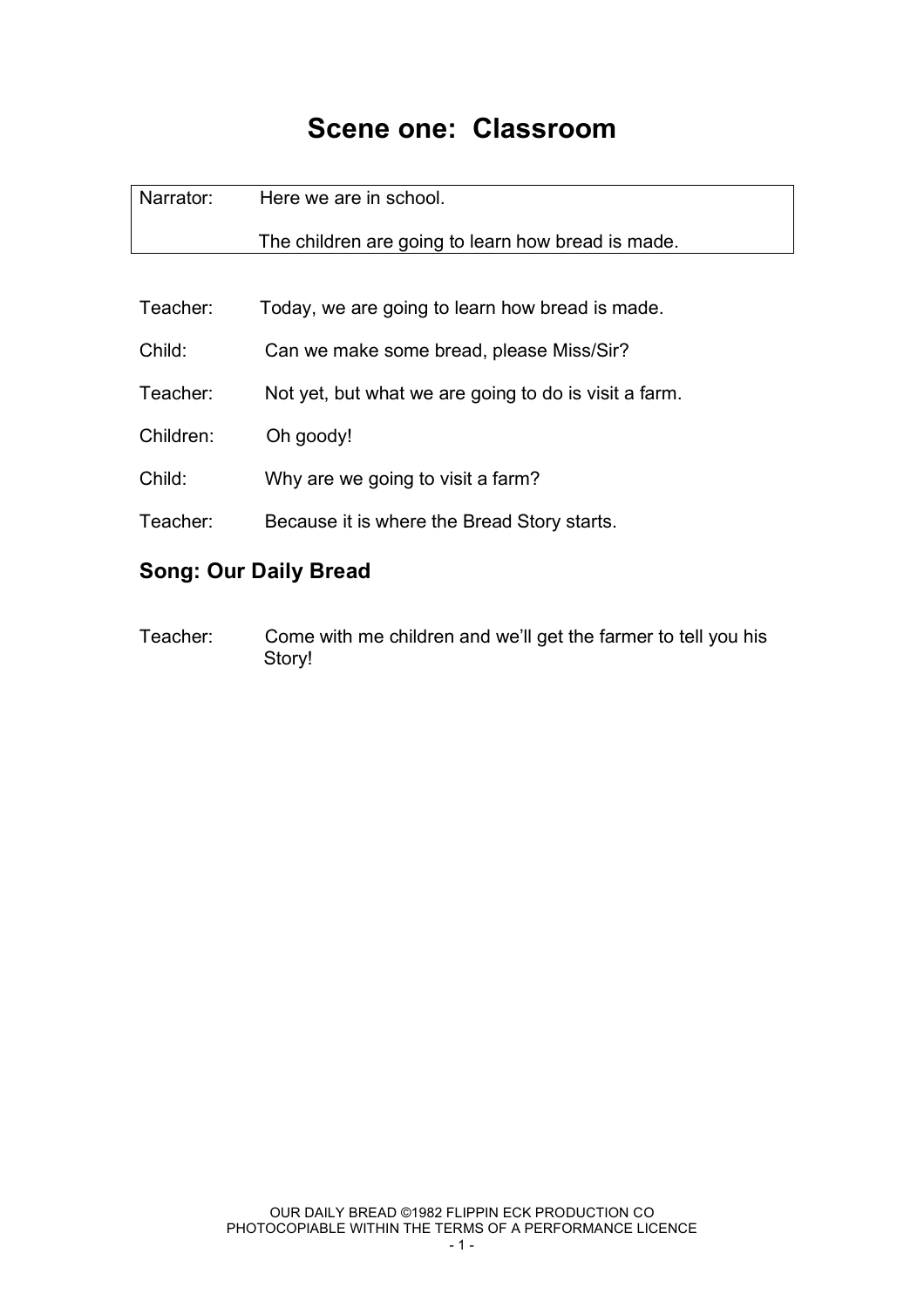### **Scene two: The Farm**

| Narrator: | The children all go off on a trip to the farm.<br>When they get there, the farmer tells them all about<br>growing the wheat.                                                                              |
|-----------|-----------------------------------------------------------------------------------------------------------------------------------------------------------------------------------------------------------|
| Farmer:   | Hello children, I've been expecting you.                                                                                                                                                                  |
| Children: | Hello Farmer.                                                                                                                                                                                             |
| Child:    | Do you make bread on the farm?                                                                                                                                                                            |
| Farmer:   | I don't make the bread that you eat. I grow the wheat<br>that the bread is made from.                                                                                                                     |
| Child:    | How do you do that?                                                                                                                                                                                       |
| Farmer:   | Well, see these seeds, here! I sow these in the soil.                                                                                                                                                     |
| Child:    | What's soil.                                                                                                                                                                                              |
| Farmer:   | Good question. Soil is the brown earth you all walk on.<br>I sow the seeds in the soil and the sun and rain make them<br>grow.                                                                            |
| Child:    | How tall does it grow:                                                                                                                                                                                    |
| Farmer:   | (Reaching to his chest) Oh, about this high.<br>Then I get my combined harvester - that the big machine you<br>can see over there. (Points to picture)<br>That cuts down the wheat and removes the grain. |
| Child:    | I'd like to drive that.                                                                                                                                                                                   |
| Farmer:   | Then all the grain is put into big sacks.<br>It's hard work and it takes a long time.                                                                                                                     |

#### **SONG: IT TAKES A LONG TIME**

- Farmer: The next job is to take that grain over to the Miller If you all jump in the back of my wagon, I'll take you to see him.
- Children: Thanks.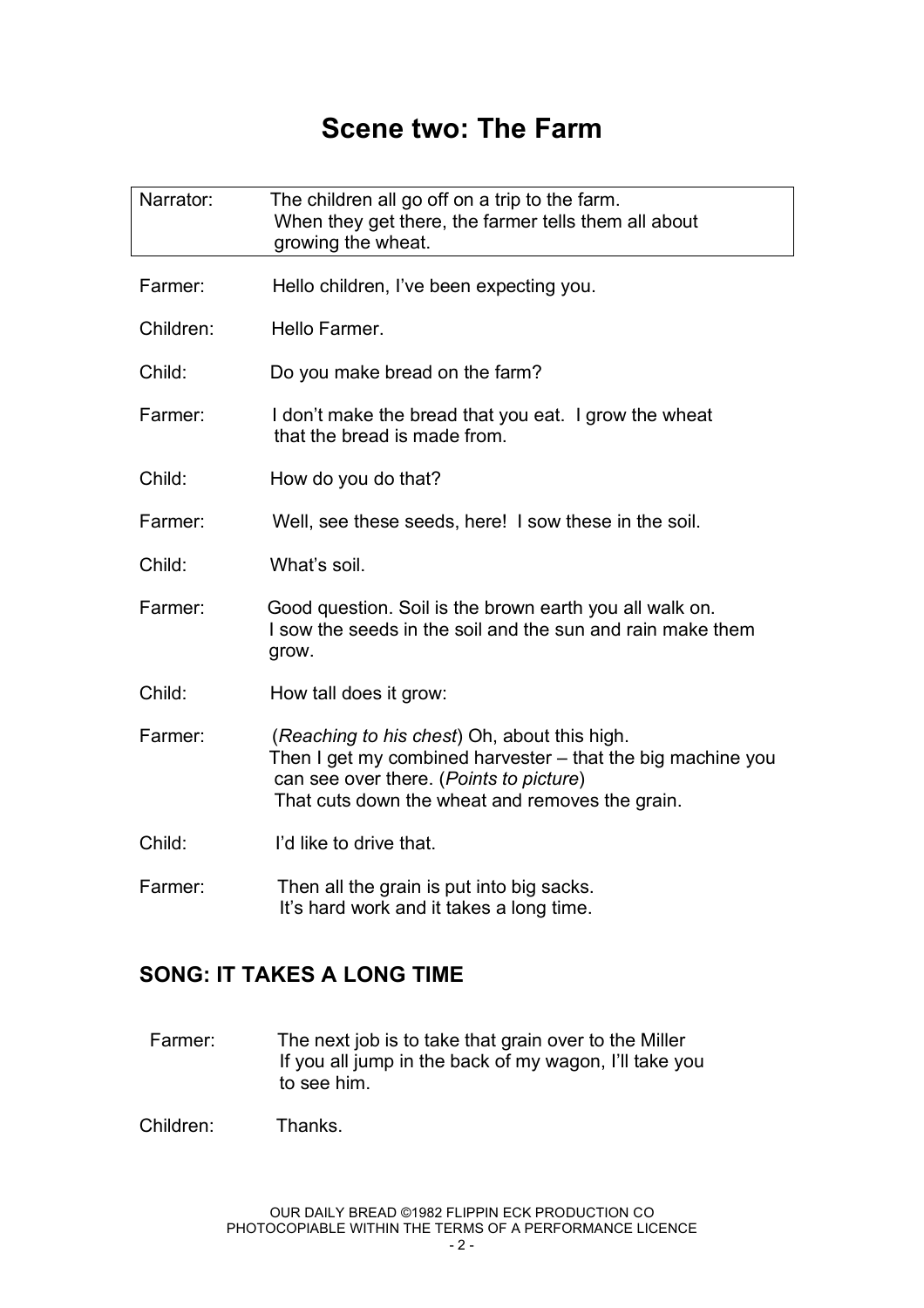# **Scene three: The Windmill**

| Narrator: | The children helped the farmer to lift the sacks of grain into<br>the wagon.                            |
|-----------|---------------------------------------------------------------------------------------------------------|
|           | Then they all climbed on board for the trip to the windmill.                                            |
|           | Here they are now.                                                                                      |
| Miller:   | I see you have brought my grain Farmer. What are all<br>those children doing in your wagon today?       |
| Children: | We've come to see how bread is make.                                                                    |
| Miller:   | Well, welcome to Windy Mill. You come with me and<br>I will tell you what happens next.                 |
|           |                                                                                                         |
| Narrator: | The Miller shows them around his mill.                                                                  |
|           | They see the big millstones that grind the grains into flour.                                           |
|           | He tells them that the millstones are very heavy and that<br>They turn the sails of the windmill round. |
|           | The grain goes between the two big millstones and is<br>ground down into flour.                         |
| Teacher:  | Do you know what this powder is called?                                                                 |
| Child:    | Is it flour Miss/Sir?                                                                                   |
| Miller:   | Cor! She's clever, isn't she Miss/Sir? Yes, that's<br>what it's called.                                 |
| Narrator: | The Miller's cat comes in and lays down to sleep.                                                       |
| Children: | Oh look at that lovely cat!                                                                             |
| Miller:   | She is lovely, but she's very lazy?                                                                     |
| Child:    | What do you mean?                                                                                       |